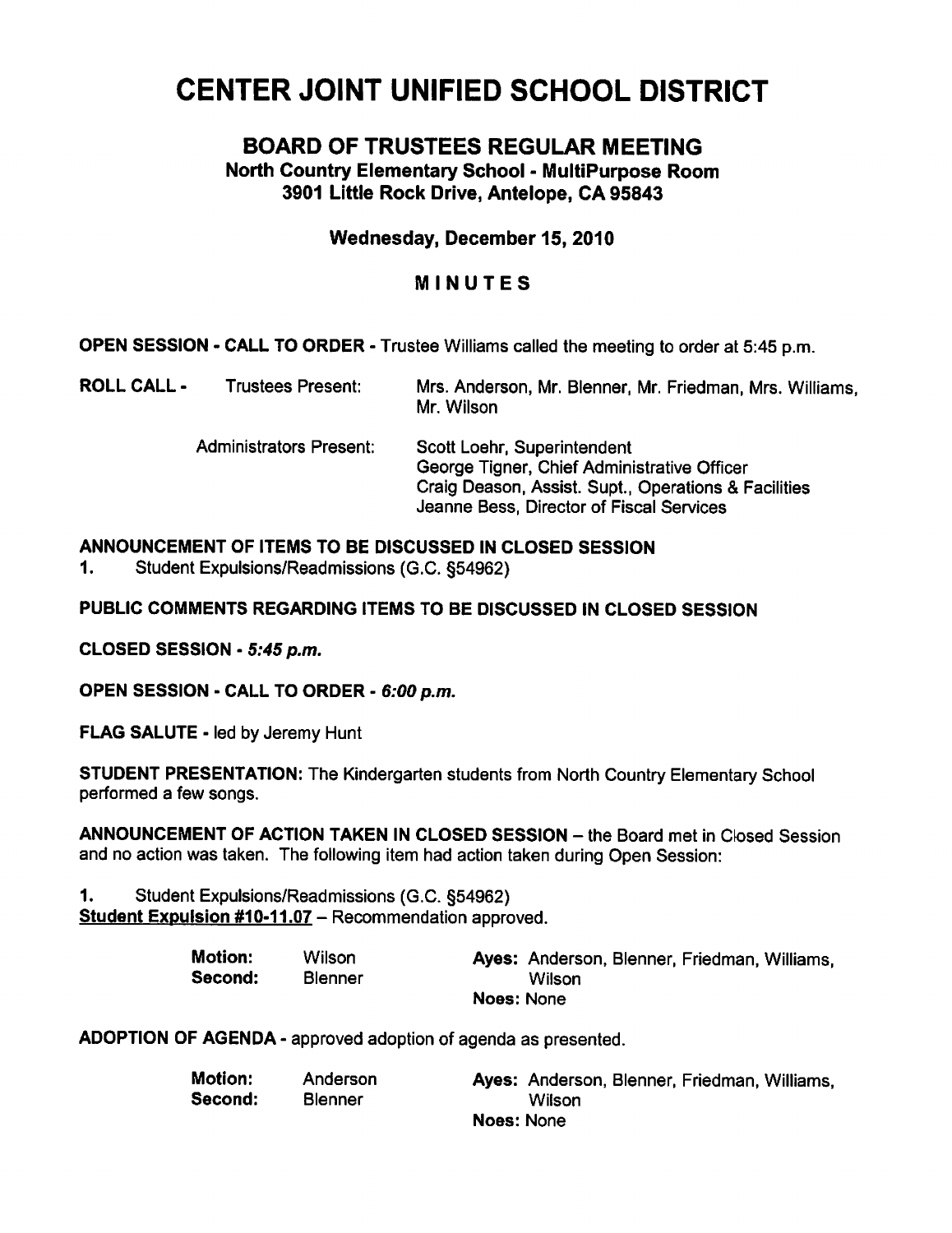12/15/10 Regular Meeting Page 2

DECLARATION OF ELECTION RESULTS - Scott Loehr, Superintendent, read the election results from the Sacramento County Office of Voter Registration for both Sacramento and Placer counties.

ADMINISTRATION OF OATHS OF OFFICE - Scott A. Loehr, Superintendent, administered the oaths of office to Mr. Donald Wilson, Mr. Jeremy Hunt, and Mrs. Kelly Kelley.

At this time, since President Williams' and Clerk Blenner's term in office have ended, Trustee Friedman lead the rest of the meeting.

## STUDENT BOARD REPRESENTATIVE REPORTS

#### Center High School - Anthony Mendoza

one of the students is conducting a Dear Santa community service project to raise money for needy families in the local areas. This would help buy necessary supplies for winter and Christmas.

The Leadership Class conducted a canned food drive, which collected over 10,000 cans.

Operation Santa, another community service project, allows students to volunteer at elementary schools.

the Senior class just got done with Operation Kratchet, collecting wrapping paper for the needy.

there will be a new event called Mr. Center High, which is a boys beauty pageant, on January 31 in the Theater.

the Winter Homecoming theme this year is Ancient Civilizations.

the Fall play, "To Kill a Mockingbird", was a success.

the CHS FBLA chapter is visiting a convalescent center in downtown Sacramento; they bring presents and sing Carols to the elderly.

- there is a soccer meeting this Thursday.

basketball is starting; please wear CHS colors to the games.

finals are today, tomorrow and Friday. Friday is the last day of the semester.

#### McClellan High School - Que Shawn Horton

it has been a busy month; there has been an influx of students.

the dress code was adjusted at the beginning of the semester; students are handling this well.

the number of referrals are way down on the campus.

MHS participated in the CHS canned food drive. MHS brought in 635 cans.

staff, with Horrace Mann and Sacramento Kings, are encouraging students to have good school attendance; there will be prizes given.

Mr. Davis is coaching the basketball team this year.; looking forward to starting in January

leadership students are working on assemblies, celebrations, honor recognitions, candy grams, and other activities.

## Antelope View Charter School - Raymond Houston

congratulated Kelly Kelley and Mr. Hunt.

- students have finals this week.
- WASC will visit AVCS in February.
- CAHSEE test will be in February.
- they are planning Sports-o-rama on April 27 & 29th

Student Council is going to do some spring activities, fundraisers, a dance, and possibly a spirit week

yearbook sales are going strong.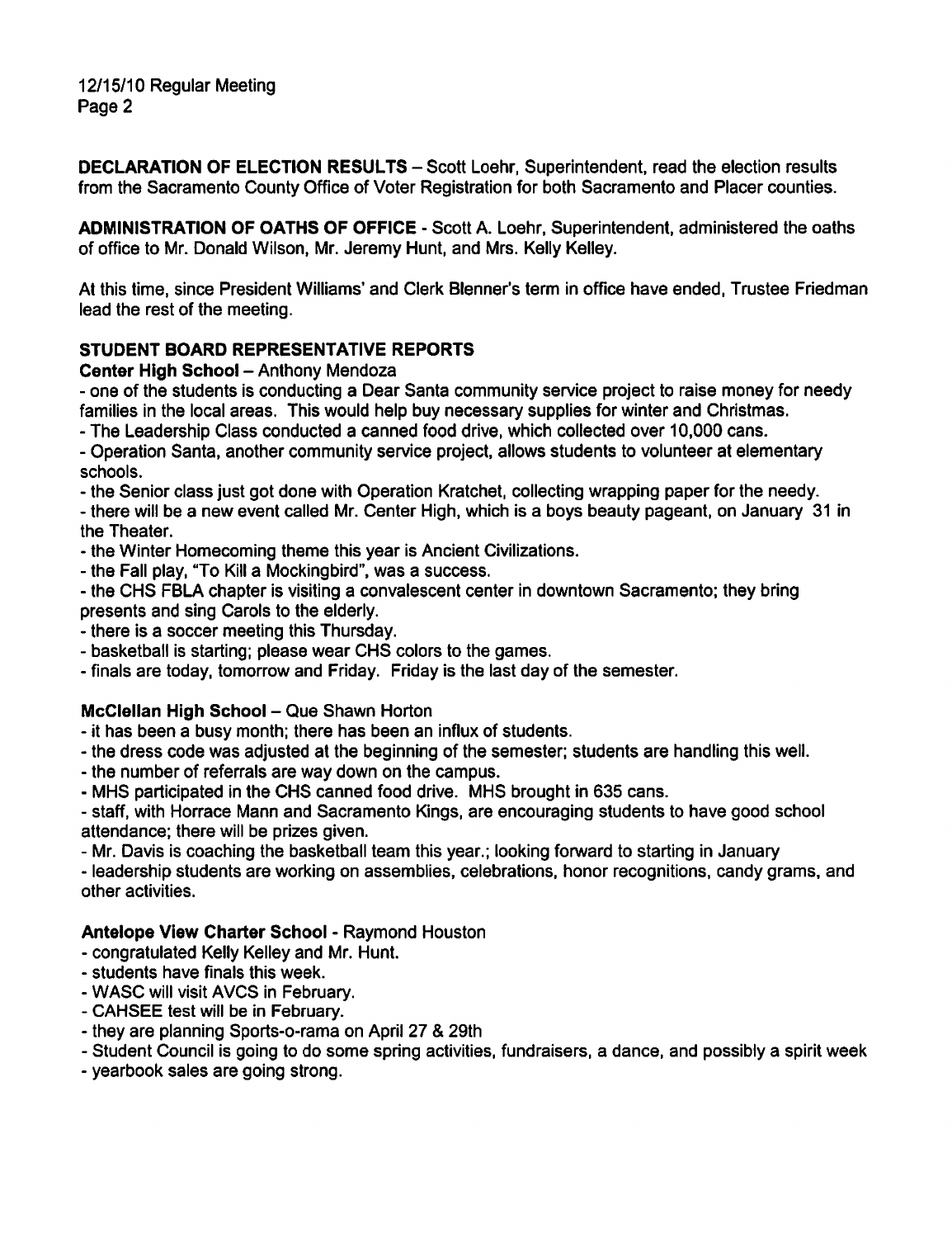## STUDENT BOARD REPRESENTATIVE REPORTS

Global Youth Charter School - Oscar Gonzalez

- congratulated Kelly Kelley and Mr. Hunt.
- having their annual Cultural Potluck this Friday, which will go along with the Clash of the Classes.
- boys basketball team will be at a tournament this Thursday & Friday at Sacramento High School.
- the Junior class is holding their Winter Dance on January 28 and invited AVCS to the dance.
- American River College registration has started for students.

- there are minimum days this week for finals.

#### ORGANIZATION REPORTS

1. CUTA - Heather Woods, President, thanked Mrs. Williams and Mr. Blenner for their help during the first half of her presidency. She welcomed Mrs. Kelley, Mr. Hunt, and Mr. Wilson. Noted that the students did an amazing job presenting today. She also noted that every school is doing something to give back to the community and thanked all of them. Inclosing she wished everyone happy holidays.

2. CSEA - Marie Huggins, President, noted that it is nice to hear the children's voices at this time of year, showing the joy of the season. She also noted that it is exciting to hear the reports from the student representatives. To the new and returning board members, she congratulated them. She then wished everyone a Merry Christmas.

## COMMENTS FROM THE AUDIENCE REGARDING ITEMS NOT ON THE AGENDA- none

## BOARD/SUPERINTENDENT REPORTS

#### Mrs. Anderson

welcomed the new Board members and noted that if they have any questions to feel free to call her. noted that they have had great relationships with the people in the district as people, not

administrators.

joined Mr. Loehr and Mr. Jordan for a tour at CHS; she thanked Mr. Jordan.

during the holidays we always seem to have an accident; reminded the students to be careful during this season.

#### Mr. Loehr

met with both union presidents today; noted that there is a tough road ahead of us.

congratulated Mrs. Kelly, Mr. Hunt, and Mr. Wilson on their election to the Board.

recently had an opportunity to tour CHS and Dudley.

our stadium received an award as a Distinguished Outdoor Track Facility from the American Sports Builders Association.

#### Mr. Wilson

- there is a toy drive, for military children who's parents are deployed, at Arden Fair Mall; there will be another drive in Roseville over the weekend for other families as well.

State Senator Dave Cox died, and there is a special election to fill that seat in January; Ted Gaines could be the next Senator. Mr. Wilson noted that he will then run for his available seat in the Spring.

#### Mr. Hunt

thanked everyone for their congratulations and support; we have a board and district that can work together, even with challenging times ahead.

noted that it is nice to be with Mr. Mendoza, Ms. Horton, and Mr. Houston because he was their counselor during their freshman year; it is good to see their involvement in the community.

went to Riles last week to see their music performance.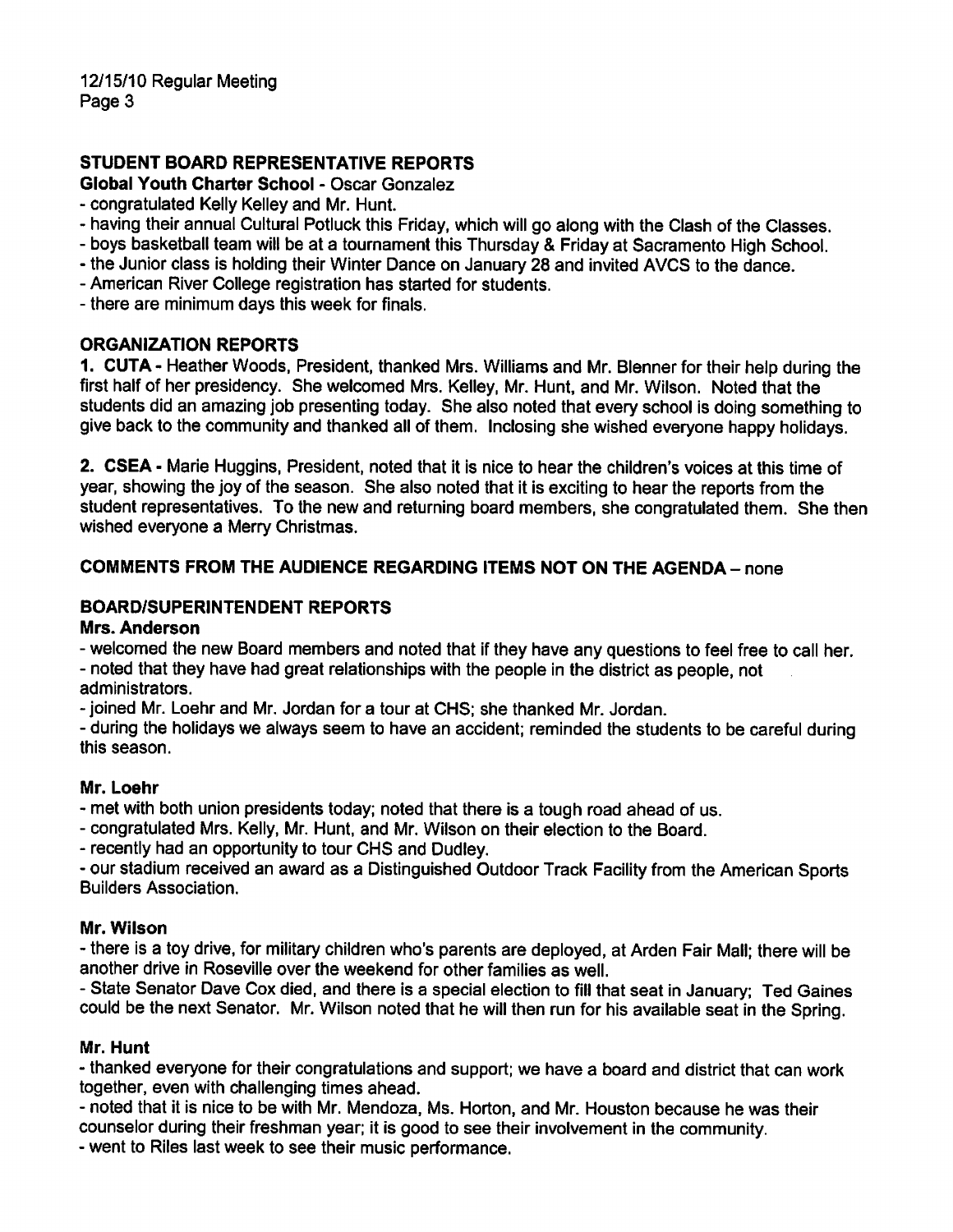## BOARD/SUPERINTENDENT REPORTS (continued)

#### Mrs. Kelley

- thanked everyone for the welcome.
- noted that she works for Natomas SD; has a little experience on the negative end of the budget. She will be the watch guard, making sure we don't go down the wrong road.
- noted that she is excited to start her term.
- wished everyone happy holidays.

#### Mr. Friedman

- welcomed Mr. Higgins to tonight's meeting.
- noted that Ms. Huggins is collecting cookies and cards to wounded warriors in Colorado.
- complemented our students for the high quality reports that they share with us each meeting.
- attended the second night of the show "To Kill A Mockingbird".
- wished everyone a safe and happy holidays, as well as a safe new year.
- looking forward to working with the new members of the Board.

#### CONSENT AGENDA

- 1. Approved Adoption of Minutes from November 17, 2010 Regular Meeting
- 2. Approved Certificated Personnel Transactions
- 3. Approved Classified Personnel Transactions
- 4. Approved SchoolConnects Autodialer System by SynreVoice Technologies, Inc. Subscription Renewal
- 5. Approved California High School Exit Exam (CAHSEE) Waiver Request CHS
- 6. Approved Single Plan for Student Achievement MHS
- 7. Approved Field Trip: 5<sup>th</sup> Grade Classes to Outdoor Environment Living Program at Alliance Redwoods - NoCo
- 8. Approved 2010-2011 Safe School and Emergency Preparedness Plan Spinelli
- 9. Approved 2010-2011 Safe School and Emergency Preparedness Plan CHS
- 10. Approved Amendment #1 to Facilities Lease By and Between Roebbelen Contracting, Inc. And Center Joint Unified School District for Baseball Field
- 11. Approved Amendment #3 CPM Contract for Program Management Services for Bond Fund **Projects**
- 12. Approved Payroll Orders: July November 2010
- 13. Approved Supplemental Agenda (Vendor Warrants)

Trustee Friedman noted that he noticed that there were no evacuation maps or protocols for CPR in the Safety Plans. Mr. Deason informed the Board the evacuation maps are removed, before being copied, for safety reasons.

Second: Anderson

Motion: Wilson Vote: General Consent

## INFORMATION ITEMS

- 1. Seminar: "AVID Path Training Seminar" E. Haro, J. Luigi, S. White & M. Yee (WCR)
- 2. Conference: "58<sup>th</sup> Annual California School Nutrition Association Conference" L. Kasey (Nutrition Services)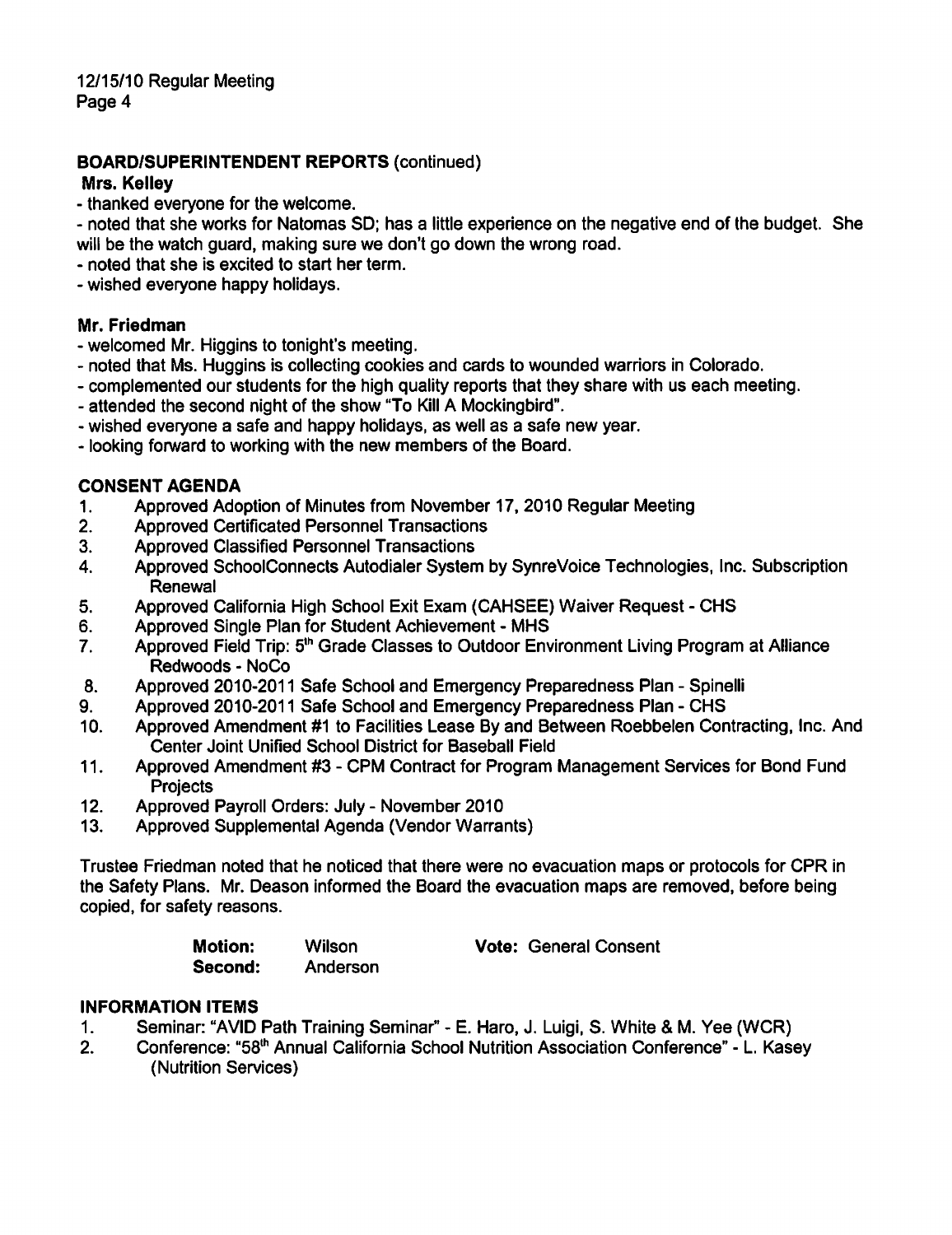12/15/10 Regular Meeting Page 5

#### BUSINESS ITEMS

#### A. APPROVED - Annual Organizational Meeting for Governing Board

- Trustee Friedman, Board Representative, opened the nominations for Officers of the Board for 2011. 1) Office of the Board President: Trustee Anderson made a motion, seconded by Trustee Wilson, to nominate Trustee Friedman as President of the Board. There were no other nominations. Vote: General Consent
	- 2) Clerk of the Board: Trustee Friedman made a motion, seconded by Trustee Hunt to nominate Trustee Anderson as Clerk of the Board. There were no other nominations. Vote: General Consent
	- 3) Board Representative to SCOE: Trustee Anderson made a motion, seconded by Trustee Wilson to nominate Trustee Hunt to serve as Board Representative to the Sacramento County Office of Education. There were no other nominations. Vote: General Consent
	- 4) Date, Time, Place of Board Meetings: Trustee Kelley made a motion, seconded by Trustee Anderson, to continue meeting at 6:00 p.m. (start of Open Session) on the third Wednesdays of the month, with special meetings to be held on the first Wednesdays whenever possible.

Vote: General Consent

Trustee Wilson made a motion, seconded by Trustee Kelley, to continue the current location schedule (first half of the year at North Country, last half of the year at Oak Hill). Vote: General Consent

RECESS: At 7:05 p.m. Trustee Friedman, President of the Board, called a recess of the regular neeting of the CJUSD Board of Trustees to convene the Organizational Meeting of the Board of Directors of the CJUSD Financing Corporation. The meeting of the CJUSD Financing Corporation was adjourned at 7:07 p.m. at which time the regular meeting of the Center Joint Unified Board of frustees was reconvened.

#### B. APPROVED - First Interim Report for Fiscal Year 2010/11

Jeanne Bess, Director of Fiscal Services, gave a brief report on the first interim report

| <b>Motion:</b> | Kelley           |
|----------------|------------------|
|                | Second: Anderson |

Vote: General Consent Noes: None

#### ADVANCE PLANNING

#### a. Future Meeting Dates:

- i. Workshop: Wednesday, January 5, 2011 @ 5:00 p.m. District Office
- ii. Wednesday, January 19, 2011 @ 6:00 p.m. Oak Hill Elementary School MultiPurpose Room

ADJOURNMENT- 7:26 p.m.

Second: Anderson Noes: None

Motion: Wilson **Vote: General Consent**